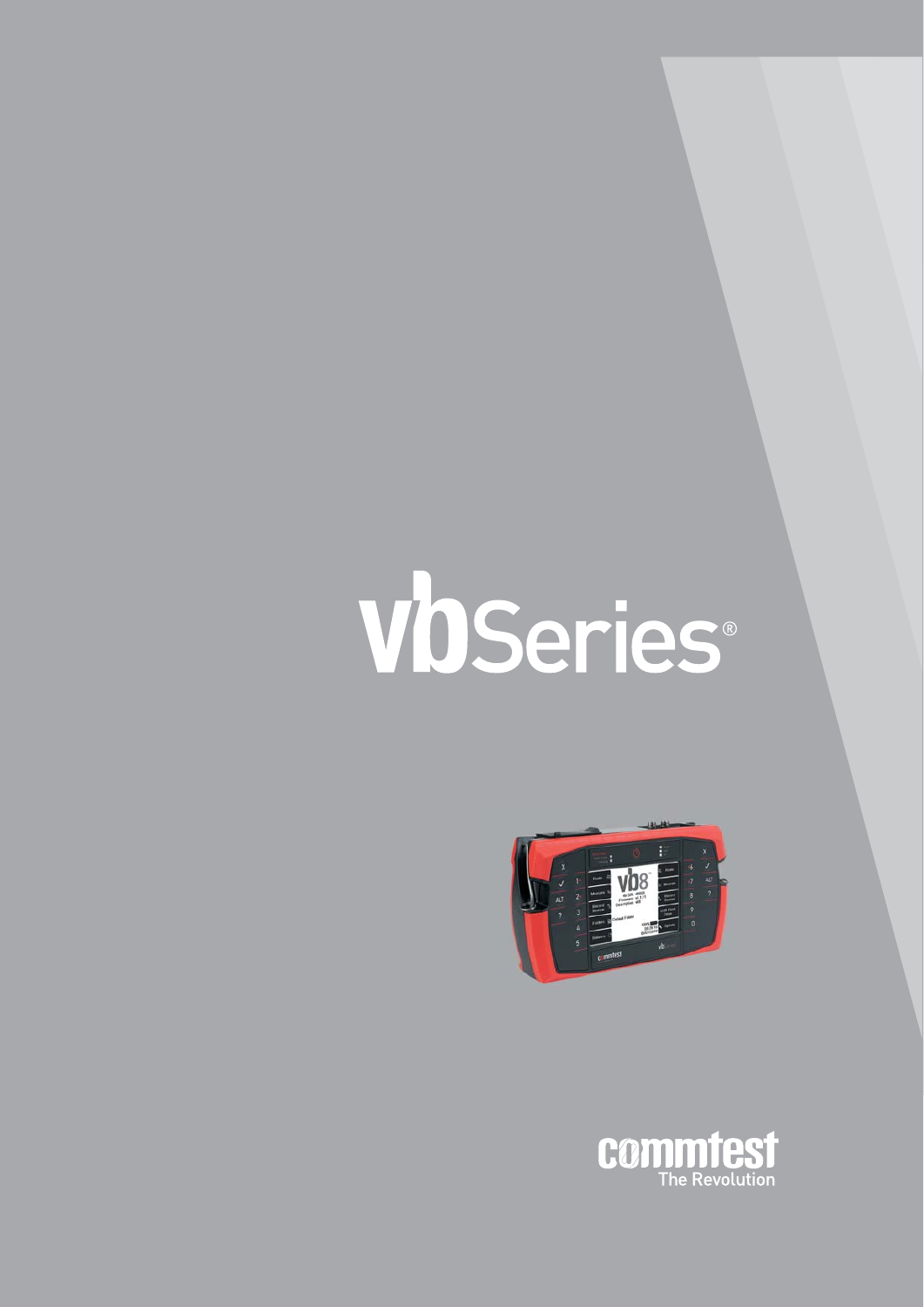



Built on the proven track record of the classic **vbSeries®** portable vibration analyzers and balancers, the all-new vbSeries data collectors, analyzers, and balancers have been re-engineered from the ground up to offer leading-edge reliability, accuracy, and usability.

- Improved ergonomics for walkaround data collection
- Large, high resolution (HVGA) backlit LCD
- True left- and right-handed operation
- Multi-channel on route recordings Collectors and analyzers only
- $\bullet~$  1 GB memory Virtually unlimited spectra and waveform storage
- 10 hour battery life
- Lightweight, rugged IP65-rated cases
- DC-coupled sensor support
- 12 800 lines of resolution (max)
- $\bullet$  40 kHz Fmax
- $\bullet\,$  Single, Dual, or Four-channel recordings depending on model
- Triax. compatibility vb6™ and vb8™ instruments only
- CSA Class I, Division 2 Hazardous Locations certification
- USB host port for data transfer to external USB memory

**Choose the model most suitable for your needs hoose for your** 

Our tiered instrument range enables you to select an appropriate set of features at a cost-effective price. Choose a model tailored to your requirements with the added peace of mind provided by our rock solid 5 year warranty.

|              | <b>Data Collectors</b> | Data Analyzers' | <b>Balancers</b> |
|--------------|------------------------|-----------------|------------------|
| Lean         | v <sub>b5</sub>        | vb7             | vbBalancer       |
| De-<br>luxe. | v <sub>b6</sub>        | vb8             | vbBalancer+      |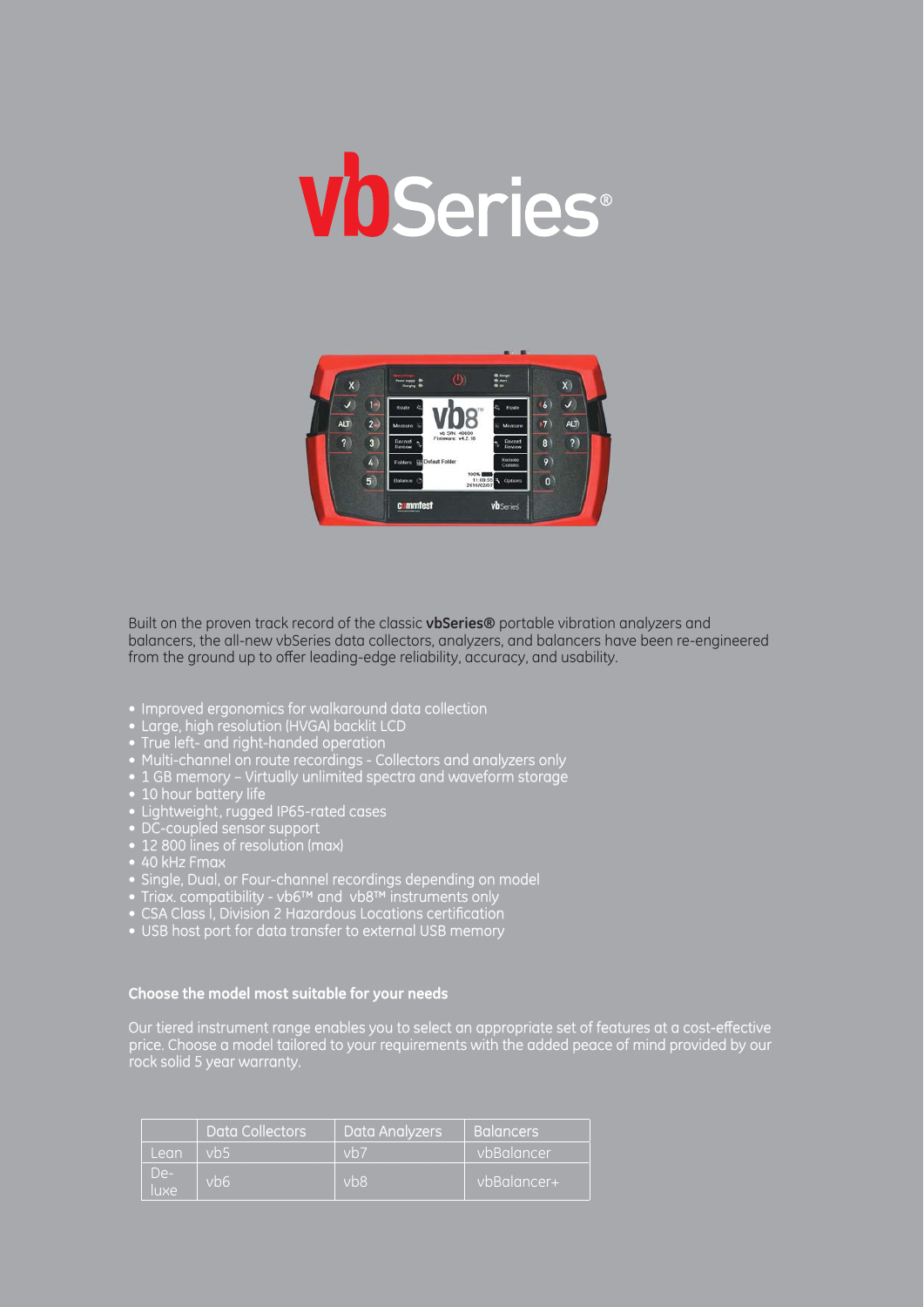



| Measure                                                                                         | Spectrum         |
|-------------------------------------------------------------------------------------------------|------------------|
| Spectrum/Wayeform                                                                               | Waveform         |
| <b>Demockfation</b><br><b>RF</b> ack<br><b>Tachomotor Display</b><br>Time Synchronous Averaging | Demod            |
| <b>Bump Test</b><br>Caast-down/Run-up                                                           | <b>6Pack</b>     |
| <b>Cross Channel Phase</b><br>Long Time Waveform<br><b>Keypad Entry</b><br><b>Average Value</b> | Tach             |
|                                                                                                 | <b>Time Sync</b> |

|                                                                                                                                            | Band Alarm Editor |              |        |                               |    | <b>COLOR</b><br>٠         |
|--------------------------------------------------------------------------------------------------------------------------------------------|-------------------|--------------|--------|-------------------------------|----|---------------------------|
| Frow a name to describe this about band.                                                                                                   |                   |              |        |                               |    |                           |
| 1.5K - 2.0X RFM                                                                                                                            |                   |              |        |                               |    |                           |
| Duces for data has for alass applies to                                                                                                    |                   |              |        |                               |    |                           |
| Spectrum                                                                                                                                   |                   | ٠            |        |                               |    |                           |
| Enter the begannour cenge covered by this alien band:                                                                                      |                   |              |        |                               |    |                           |
| 19,939                                                                                                                                     | He-               |              | $\sim$ | 36,585                        | Hz | ۰                         |
| Choose whether the alarm is checked against the Peak value in the Inquency sange or against the<br>total Pover within the frequency range. |                   |              |        |                               |    |                           |
| Paver lovesal RMS poves in the hequency range)                                                                                             |                   |              |        |                               |    |                           |
| Take 4 the sede of the freeshold values                                                                                                    |                   |              |        |                               |    |                           |
| Velocity brasily and                                                                                                                       |                   |              |        |                               |    |                           |
| Erner fra alann freezfights farm.                                                                                                          |                   |              |        |                               |    |                           |
| Alats type                                                                                                                                 |                   |              |        | Fisia stati Largitude exceeds |    | <b>Englishment School</b> |
|                                                                                                                                            |                   | <b>1.EIE</b> |        |                               |    |                           |
| Aine                                                                                                                                       | ۰                 |              |        |                               |    |                           |
| Danger                                                                                                                                     | ٠                 | 2425         |        |                               |    |                           |
| Channel Inspectation                                                                                                                       | ٠                 |              |        |                               |    |                           |
| Channel Insperation                                                                                                                        | ۰                 |              |        |                               |    |                           |



### **THE COMPLETE VIBRATION ANALYSIS PACKAGE**

The vb8™ analyzer is a uniquely sophisticated and feature-packed instrument that remains intuitive in operation and flexible enough to suit every level of vibration analysis, from novice through to expert.

The Ascent® software included contains the collective experience of over 25 years of expert in-depth machine fault analysis.

- 1. Users with no prior experience or without a previously recorded vibration history can now establish a measurement program utilizing proven baseline values from ISO standards and *The Proven Method* from Technical Associates.\*
- 2. Experienced users can now generate meaningful spectral alarm bands automatically rather than just relying on basic overall alarms or spectral band guesswork.
- 3. Veteran analysts can now objectively evaluate and compare their findings against a time-tested and proven historical foundation.

### **Ascent Level 2 software**

- Fully automated measurement parameter and alarm setups based on *The Proven Method* from Technical Associates\*.
- ISO 2372 and 10816 standards

### **Enhanced instrument functionality**

- 4 channel simultaneous recordings
- Triax. enabled
- 12 800 line FFT resolution
- 40 kHz Fmax
- 1 GB memory Virtually unlimited spectra storage
- Large, high resolution (HVGA) backlit LCD
- Comfortable, ergonomic case design
- Support for acceleration, velocity, displacement, DC-coupled, current, and voltage output sensors (both AC- and DC-coupled)
- 2 plane balancing with up to 4 sensors Simultaneous acquisition
- Unique Commtest 6Pack™ recording system Take up to 12 measurements simultaneously (HF, LF and Demodulation spectra and waveforms) across two channels
- Numeric parameter input via keypad with trend and alarm capability in Ascent
- Upgradable using the *Proflash* system and free firmware updates for five years

\* The incorporation of The Proven Method is available exclusively in Ascent® software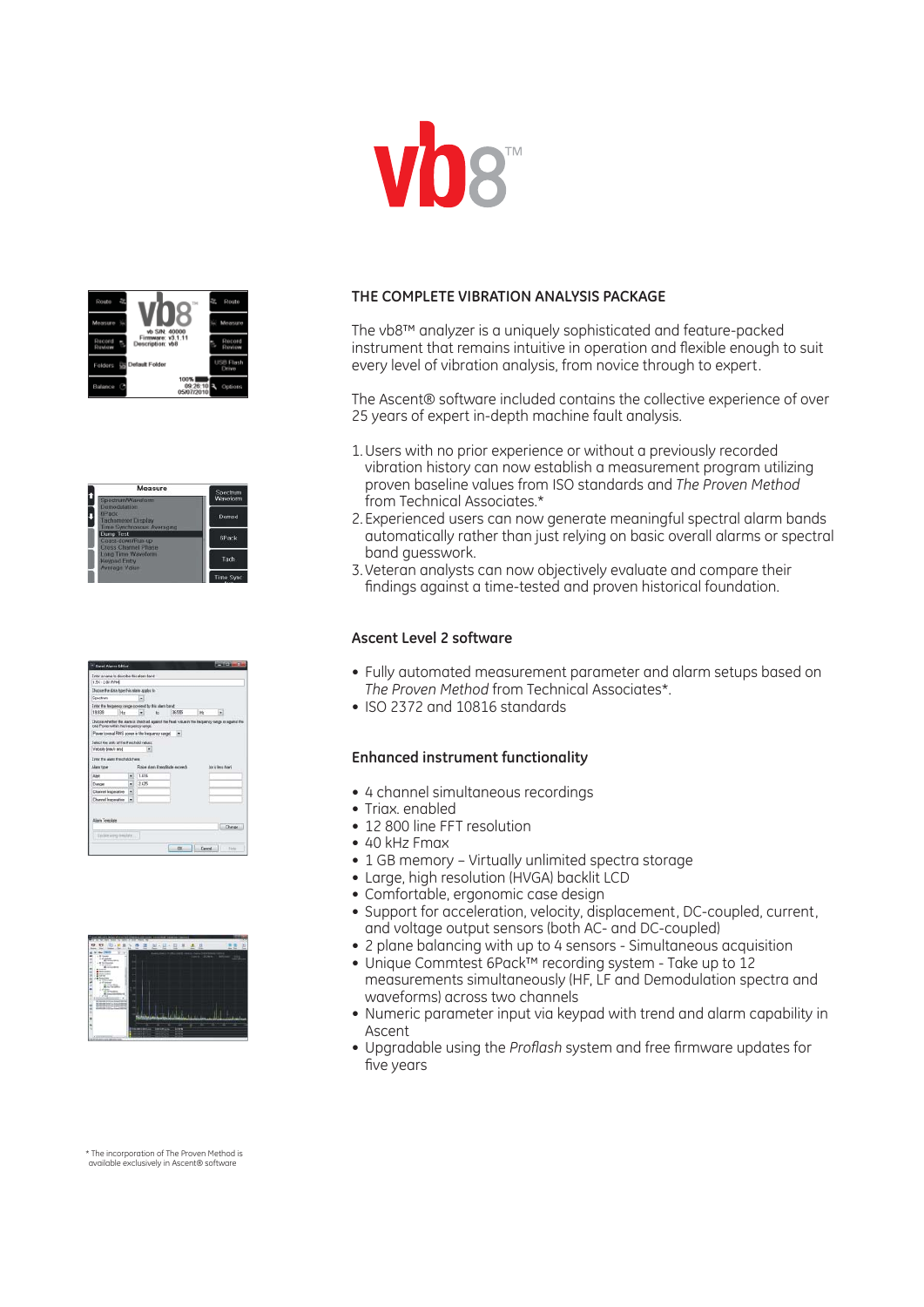



| ۰                                            | -- |
|----------------------------------------------|----|
| <b>CONTRACTOR</b>                            |    |
|                                              |    |
|                                              |    |
|                                              |    |
| and the property of<br><b>John Publisher</b> |    |
|                                              |    |

| - 61<br>$-1.73$<br>$H$ $A$<br>讲<br>в<br>- 35<br>59 |                               |                                             |            |                 |                                          |                |                     |
|----------------------------------------------------|-------------------------------|---------------------------------------------|------------|-----------------|------------------------------------------|----------------|---------------------|
| <b>SAMME</b>                                       | Seeanders Tax                 |                                             |            |                 | for for loss low has the                 |                |                     |
| <b>Marie Tigano</b>                                |                               |                                             |            |                 |                                          |                |                     |
|                                                    | look land lankscapes          | <b>Service</b>                              | <b>AME</b> |                 | <b>Cold Made</b>                         | $-$            | <b>Janet Lynnes</b> |
|                                                    | last take information         |                                             |            |                 | <b>CHEVER</b>                            |                | <b>STAN</b>         |
| <b>COLLAGE</b>                                     | <b>WEIGHTER</b>               |                                             | ۰          |                 |                                          | ÷              | m n                 |
| m                                                  |                               | Sauce 1 Edit Strategy, 2 840<br><b>COLL</b> |            | --              |                                          | ÷              | 1488                |
| <b>Hotel</b>                                       |                               | 100 Canada St                               |            |                 | $\overline{\phantom{a}}$                 |                | $\sim$              |
| <b>Bank Street</b>                                 | <b>Services</b>               | <b>Montag Francis</b>                       |            |                 | <b>SOM AND</b>                           |                | ing a               |
| Endsch-<br>$\sim$                                  | <b>ALCOHOL:</b>               |                                             | <b>LES</b> | <b>Jose 481</b> |                                          |                | <b>MTH</b>          |
| <b>Company</b>                                     | <b><i>SERVICE COLLEGE</i></b> | ter Estate<br><b>Service</b>                |            |                 |                                          | <b>Section</b> | <b>SHAW</b>         |
| <b>CONTRACTOR</b><br>-                             | and top 200 mil.              | min last lists.<br>Mich. 1. 23. 0.00        |            |                 | <b>BEEL FRAME &amp; COLORADO PROFILE</b> |                |                     |
|                                                    | <b>COLOR</b>                  | <b>Contract Contract Contract</b>           | $\sim$     |                 | <b>State James</b>                       | <b>Link</b>    | 24.004              |
|                                                    | <b>Brown Co. (MPM)</b>        |                                             |            |                 |                                          |                | <b>MAG</b>          |
|                                                    | Street 21 Minutes             | <b>Sollier</b>                              |            |                 | $\overline{a}$                           | <b>STATE</b>   | Links:              |

### **EASY AND EFFICIENT TWO CHANNEL CAPABILITY**

The vb7™ analyzer offers the power and convenience of dual-channel measurement and dual-plane balancing. Its balancing functions enable quick diagnosis and correction of dynamic unbalance, the most common form of unbalance. The vb7 instrument's combination of accuracy, intuitive operation, ease of use, and outstanding storage capacity ensures the vb7 analyzer delivers a premium return on investment. The vb7 instrument includes the powerful Ascent® software in the purchase price.

Ascent Level 2 enables you to program the instrument with thousands of separate machine definitions, covering a number of route choices. A library of over 300 customizable parameter sets is also available, enabling a vast array of measurement options.

### **Ascent Level 2 software**

- Route enabled Build routes in Ascent and send these to the instrument
- CBDb Commtest Bearing Database with over 30 000 bearings
- Orbit and Bode plots
- Waveform analysis tools Perfect for the power user
- User-designable SQL/HTML reports Unlimited reporting flexibility
- Statistical alarm creation and adjustment

### **Enhanced instrument functionality**

- Improved ergonomics for walkaround data collection
- 2 channel simultaneous recordings
- True left- and right-handed operation
- Wide measurement range 1000 g, 25 000 mm/s, 2500mm
- 2 plane balancing
- ≥ 95 dB dynamic range
- 6400 line FFT resolution
- 40 kHz Fmax
- 1 GB memory Virtually unlimited spectra and waveform storage
- Laser speed sensor for automatic capture of machine running speed
- Keyphasor® tach mode
- 5 year warranty on the instrument hardware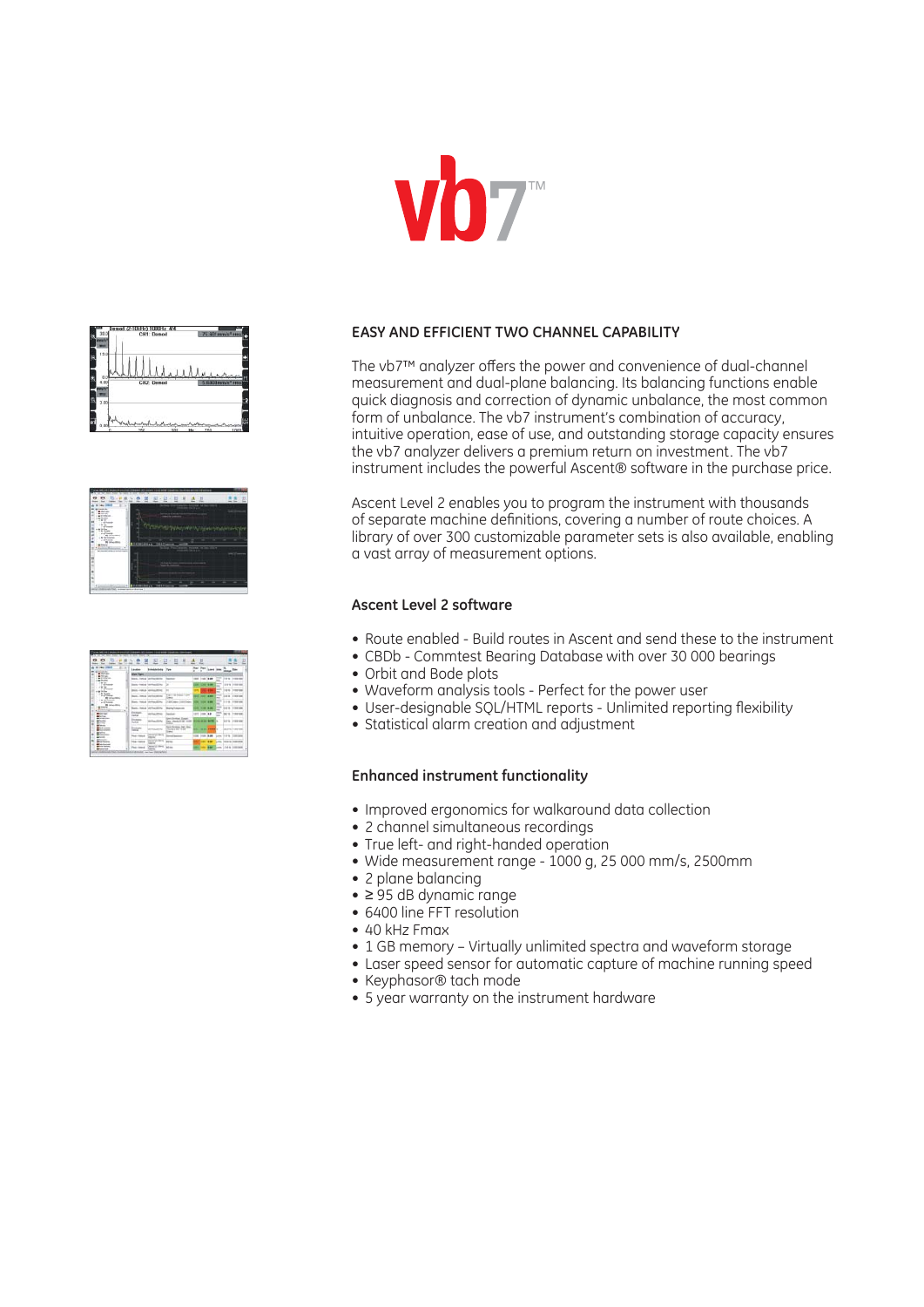

| Measure                                          | Spectrum |
|--------------------------------------------------|----------|
| Spectrum/Waveform<br>Demodulation                | Waveform |
| <b>6Pack</b>                                     | Demod    |
| <b>Tachometer Display</b><br><b>Keypad Entry</b> |          |
| Average Value                                    | 6Pack    |
|                                                  | Tach     |
|                                                  |          |
|                                                  | Keypad   |



|                 | ٠<br>в<br>-<br>٠<br>c<br>≖                                                                                                              | ٠<br>-<br>= |
|-----------------|-----------------------------------------------------------------------------------------------------------------------------------------|-------------|
|                 | <b>Exception Report</b>                                                                                                                 |             |
|                 | <b>Increase Figure Relate</b><br>Supporters.<br><b>Milled + M Floor</b>                                                                 |             |
| <b>ALCOHOL:</b> | to first here                                                                                                                           |             |
|                 | <b><i>VEHICLERANCE</i></b><br>direct may be in the company of a pro-                                                                    |             |
|                 | with a Tighty - Sheeper allows, humanitary the<br>and the state of the state of the                                                     |             |
|                 | Associated, and said at<br>ALT FORM AT THE WAY THE TREPAND SURGEN HOMES.<br><b>GATING DAY, FRY AT HIRLS</b>                             |             |
|                 | Three is to in a sight load to a provide                                                                                                |             |
|                 | <b>Deliver Two Associations</b><br>the bankers automatic company of his billion                                                         |             |
|                 | <b><i>Spot Metal L.R. S. L.R. Modern L.C. L.</i>R.</b><br>We Aware to 41 th it blows was 2-1-1-1                                        |             |
|                 | With A stackless Life city of late confurtable to<br>President Park Education and Alliance Mills reserve allo<br>to Garciana automobile |             |
|                 | Council of Texas in 1.5 Edit 1.4 Land and Texas<br>hands a final affairs for a series and in the start stresses on                      |             |
|                 | Concert more in Civilia Stationers and Car<br>1964 Flashway, Jan 704, 704-233, ETX annual concent                                       |             |
|                 | Hickory & D.H.H. Leading<br>(R) E Harring to CAT, Pt. 21, 11 mm to straig 1.                                                            |             |

|                                              |   | <b>Board Day</b>                                    | в<br>ı                | $\sim$<br>÷ |
|----------------------------------------------|---|-----------------------------------------------------|-----------------------|-------------|
| ---<br>ï<br>٠                                |   |                                                     |                       |             |
| ٠<br>þ<br>٠<br>ï                             |   |                                                     |                       |             |
| $-$<br>۰                                     |   |                                                     |                       |             |
|                                              |   |                                                     |                       |             |
|                                              |   |                                                     |                       |             |
| <b>Ind. Scott o. L.S.</b><br>the bort u.s.t. |   |                                                     |                       |             |
| Ē<br>a transmitting a<br>a commentation<br>٠ |   |                                                     |                       |             |
| ٠<br>٠                                       |   |                                                     | <b>Terry Charles</b>  |             |
|                                              | ۰ |                                                     |                       |             |
|                                              |   | <b>Installed Link</b><br><br><b>HATCH</b><br>$-714$ | <b>And Amed</b><br>52 |             |

### **HIGH RESOLUTION, FOUR CHANNEL MEASUREMENTS FOR PROACTIVE MAINTENANCE PROFESSIONALS**

The vb6™ data collector is a four channel, route-enabled product that provides everything you need for advanced, high resolution data collection. This instrument includes a wide range of recording and measurement types at up to 12 800 lines of resolution. The vb6 includes the powerful Ascent® software in the purchase price.

Ascent Level 1 enables you to program the instrument with thousands of separate machine definitions, covering a number of route choices. A library of over 300 customizable parameter sets is also available, enabling a vast array of measurement options.

### **Ascent Level 1 software**

- Route enabled Build routes in Ascent and send these to your instrument
- CBDb Commtest Bearing Database with over 30 000 bearings

### **Enhanced instrument functionality**

- 4 channel simultaneous recordings
- 12 800 line FFT resolution
- 40 kHz Fmax
- Laser speed sensor for automatic capture of machine running speed
- 1 GB memory Virtually unlimited spectra storage
- ≥ 95 dB dynamic range
- Large, high resolution (HVGA) backlit LCD
- Voltage output sensor support
- User-defined recordings for Temperature, Pressure, Mass Flow, Force, and Power
- 5 year warranty on the instrument hardware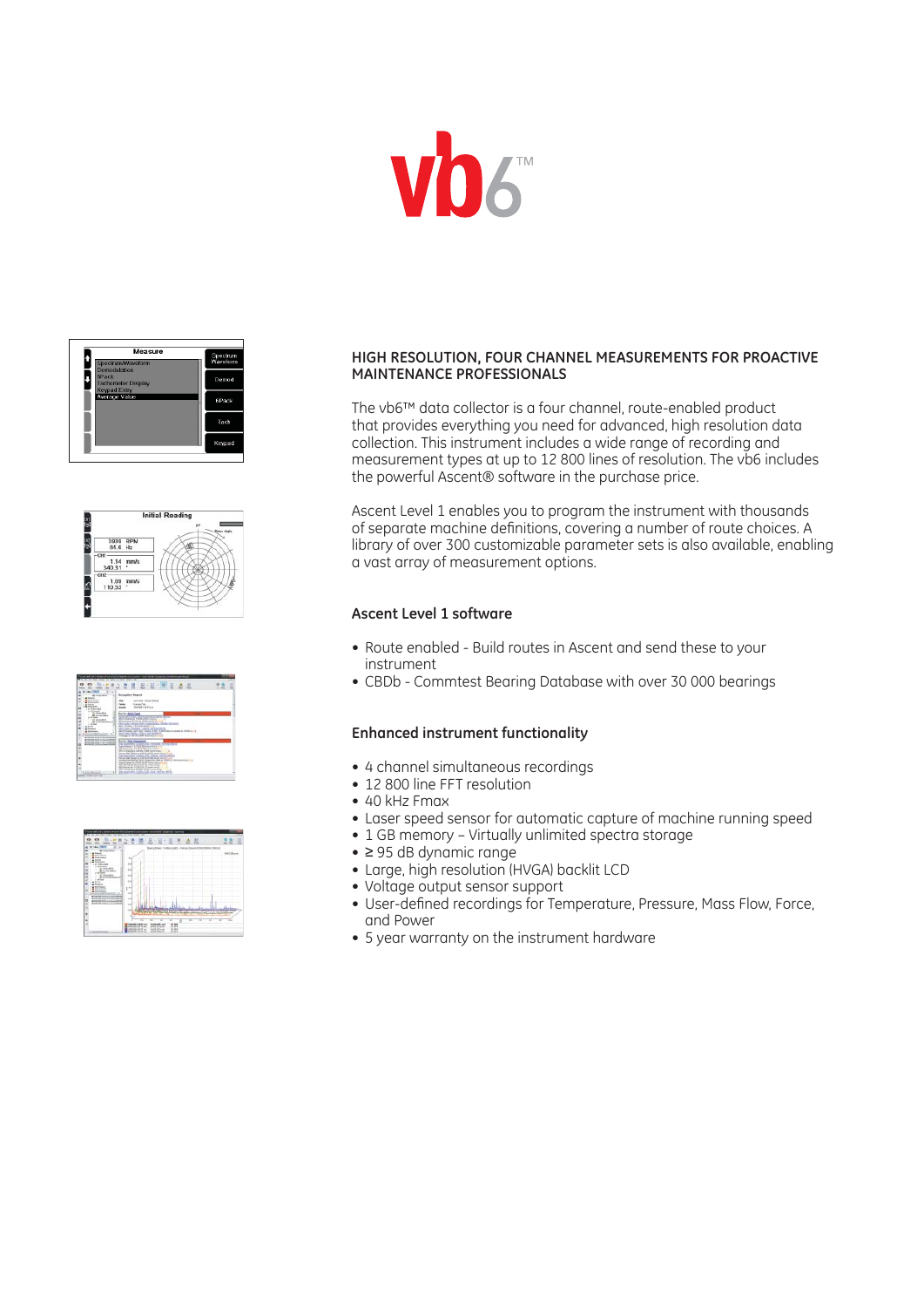



|                     | ٠<br>ı<br>۰<br>٠<br>c<br>ᆖ<br>=                         | ž.<br>- |
|---------------------|---------------------------------------------------------|---------|
| ч<br>ı              |                                                         |         |
| $-$                 |                                                         |         |
|                     |                                                         |         |
|                     |                                                         |         |
| $\sim$<br>$-1$<br>- | <b>STATISTICS</b>                                       |         |
|                     |                                                         |         |
|                     |                                                         |         |
|                     |                                                         |         |
| -                   | in Issue Inc. carrier, some<br>person personal courses. | --      |

| ı        | Ε<br>ᆖ<br>-<br>÷<br>c<br><b>STORY</b> |
|----------|---------------------------------------|
|          | $10114 +$<br>185.00                   |
| ţ        |                                       |
| ≍<br>$-$ |                                       |
|          | j                                     |
|          |                                       |
| ×        |                                       |
| ÷        |                                       |
|          | I                                     |
|          |                                       |
|          |                                       |
|          |                                       |

### **THE ECONOMICAL SOLUTION FOR THE PROACTIVE MAINTENANCE PROFESSIONAL**

The vb5™ data collector is a single channel, route-enabled product that provides everything you need for cost-effective data collection and analysis. Using this instrument, maintenance professionals can easily take recordings with up to 6400 lines of resolution and greater than 95 dB of dynamic range, and all at a low price that represents exceptional value for money. The vb5 instrument includes the powerful Ascent® software in the purchase price.

Ascent Level 1 enables you to program your instrument with thousands of separate machine definitions, covering a number of route choices. A library of over 300 customizable parameter sets is also available, enabling a vast array of measurement options.

### **Ascent Level 1 software**

- Route enabled Build routes in Ascent and send these to your instrument
- CBDb Commtest Bearing Database with over 30 000 bearings

### **Enhanced instrument functionality**

- 1 channel recordings
- 6400 line FFT resolution
- 40 kHz Fmax
- 1 GB memory Virtually unlimited spectra storage
- ≥ 95 dB dynamic range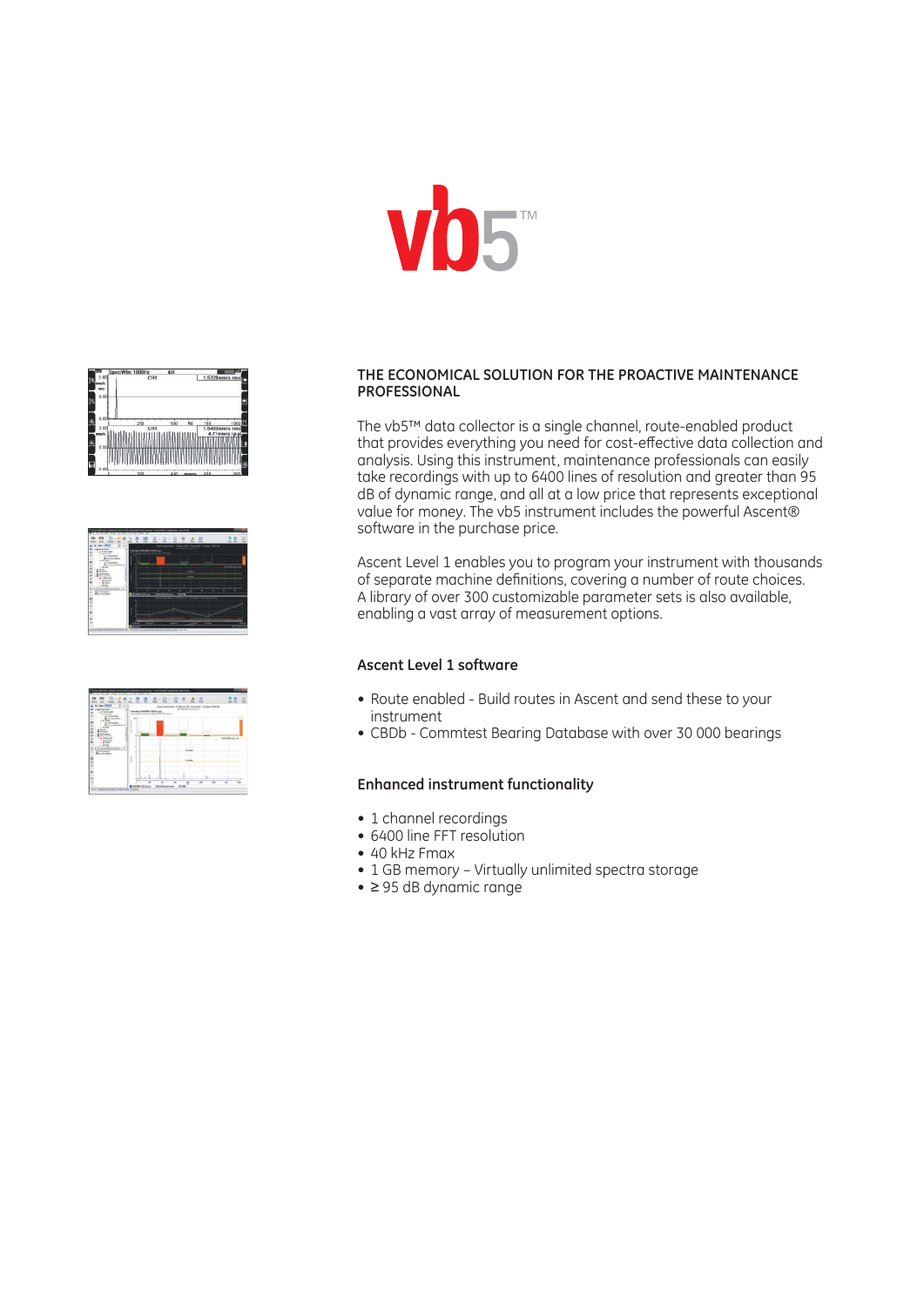## VOBalancer+



| Balance              | VDBalancer+                            | Elatietco                 |
|----------------------|----------------------------------------|---------------------------|
| Moasuro<br>Vibration | vb SIN: 40000                          | Mossuro<br>Vibration      |
| Review<br>Vibration  | Firmware v3.1.11<br>Deacnption: vbBsl+ | Roview<br>Viteration      |
| Falders              | Detault Folder<br>09/03/34             | <b>USB Flash</b><br>Denne |
|                      | 100%<br>09:26:10<br>05/07/2010         | Options                   |

| Balance                | <b>Balance Setup</b> |           | Weight                    |
|------------------------|----------------------|-----------|---------------------------|
| Planes                 | $1(360^{\circ})$     | WR        | Orientation               |
| # Sensors              | t                    |           |                           |
| # Averages             | 1                    | Standard  | Tach<br>Type              |
| Machino<br>Information | (optional)           | a/kg<br>m | Weight<br><b>Lin Dist</b> |
| Fmax                   | Automatic            | mm rms    | Store<br>Units            |



### **FOUR CHANNEL UNBALANCE CORRECTION PACKAGE**

Lightweight and extremely portable, the vbBalancer+™ 4 channel and vbBalancer™ 2 channel instruments are easily carried onsite to any problematic machine. Their 10 hour battery life and 1 GB of internal memory ensure progress is uninterrupted, practically eliminating the need to pause in order to connect to a PC or power supply. The vbBalancer instruments also carry the legendary 5 year warranty and free lifetime support.

Unbalance causes high levels of mechanical stress and vibration that are transferred directly to the bearings resulting in a proportional reduction in normal bearing life. With a few basic parameters, the vbBalancer instruments calculate acceptable unbalance levels to ensure machinery operates within international ISO 1940 guidelines.

### **Setup**

vbBalancer instrument setup is minimal, quick, and easy. Only a few calibration runs are required, with or without removing your trial weight.

### **Memory**

The vbBalancer instrument stores your previous balance run data. No need to waste valuable time performing calibration runs on repetitive or routine balance jobs.

### **Balance**

Unbalance is computed quickly and the large backlit LCD display and user-friendly graphical interface indicate the angular position for weight correction.

The vbBalancer+ instrument enables full 4-sensor monitoring of both horizontal and vertical axes on each bearing. This ability provides confidence that a balance on any one axis has not worsened vibrations on the other.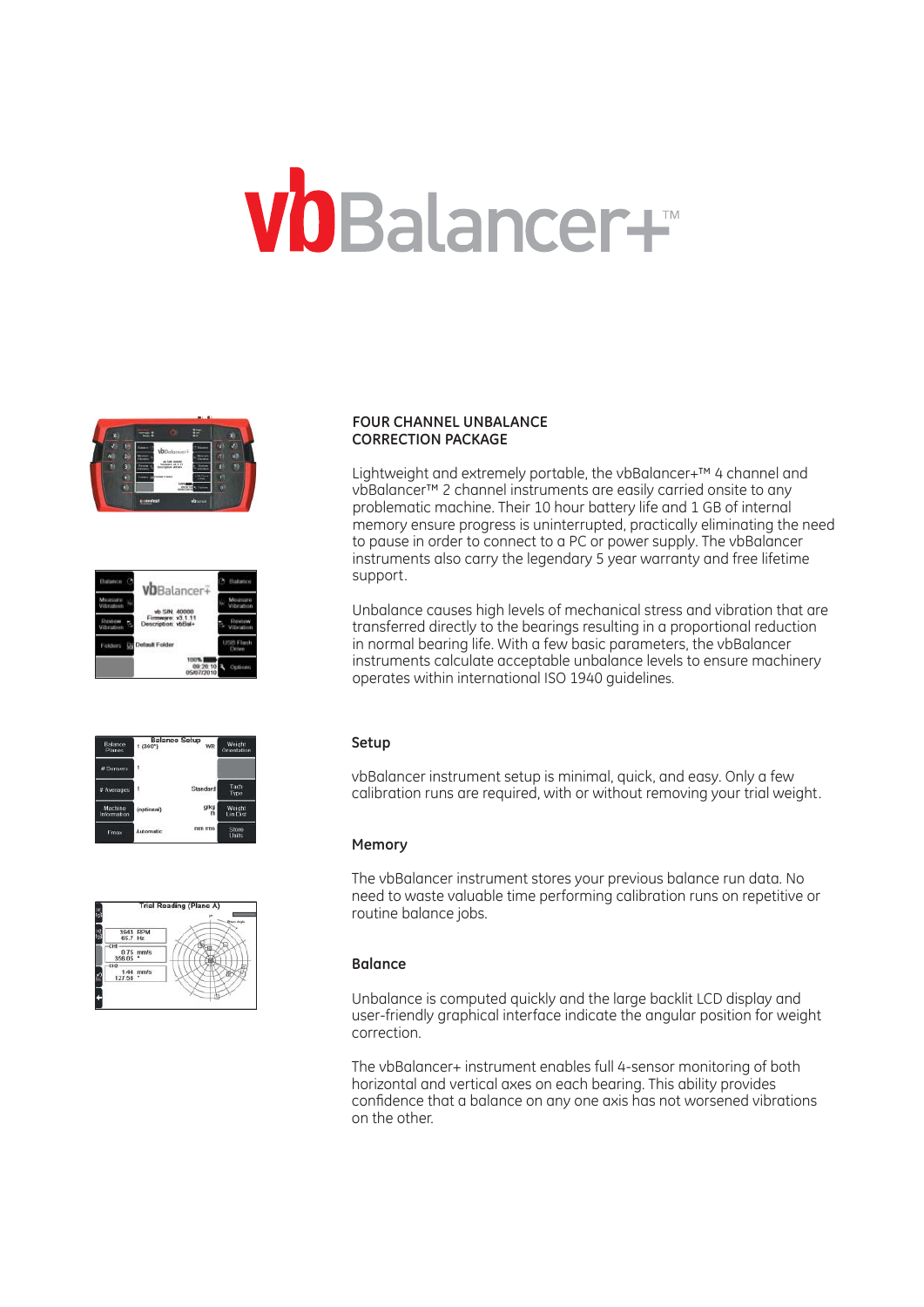|                                  | <b>DATA COLLECTORS</b>                                                                                                                                                 |                                                                                                                                                                        | <b>DATA ANALYZERS</b>                                                                                                                                                  |                                                                                                                                                                        |
|----------------------------------|------------------------------------------------------------------------------------------------------------------------------------------------------------------------|------------------------------------------------------------------------------------------------------------------------------------------------------------------------|------------------------------------------------------------------------------------------------------------------------------------------------------------------------|------------------------------------------------------------------------------------------------------------------------------------------------------------------------|
| <b>SPECIFICATIONS</b>            | vb5                                                                                                                                                                    | vb6                                                                                                                                                                    | vb7                                                                                                                                                                    | v <sub>b8</sub>                                                                                                                                                        |
| Sensor Input                     |                                                                                                                                                                        |                                                                                                                                                                        |                                                                                                                                                                        |                                                                                                                                                                        |
| <b>Channels (simultaneous)</b>   | $\mathbf{1}$                                                                                                                                                           | 4                                                                                                                                                                      | $\overline{c}$                                                                                                                                                         | 4                                                                                                                                                                      |
| <b>Sensors</b>                   | Accelerometer                                                                                                                                                          | Accelerometer, Velocity,<br>Displacement, Current, Voltage                                                                                                             | Accelerometer, Velocity,<br>Displacement, Current                                                                                                                      | Accelerometer, Velocity,<br>Displacement, Current, Voltage                                                                                                             |
| AC coupled range                 | 16 V peak-peak                                                                                                                                                         | 16 V peak-peak                                                                                                                                                         | 16 V peak-peak                                                                                                                                                         | 16 V peak-peak                                                                                                                                                         |
| DC coupled range                 |                                                                                                                                                                        | 0 V to 20 V, -10 V to 10 V,<br>$-20V$ to $0V$                                                                                                                          | 0 V to 20 V, -10 V to 10 V,<br>$-20V$ to $0V$                                                                                                                          | 0 V to 20 V, -10 V to 10 V,<br>$-20V$ to $0V$                                                                                                                          |
| Connectors                       | <b>BNC</b>                                                                                                                                                             | BNC, LEMO                                                                                                                                                              | 2x BNC                                                                                                                                                                 | BNC, LEMO                                                                                                                                                              |
| Analog to digital conversion     | 24-bit ADC                                                                                                                                                             | 24-bit ADC                                                                                                                                                             | 24-bit ADC                                                                                                                                                             | 24-bit ADC                                                                                                                                                             |
| Sensor excitation current        | 0 mA or 2.2 mA (configurable),<br>24 V maximum                                                                                                                         | 0 mA or 2.2 mA (configurable).<br>24 V maximum                                                                                                                         | 0 mA or 2.2 mA (configurable),<br>24 V maximum                                                                                                                         | 0 mA or 2.2 mA (configurable).<br>24 V maximum                                                                                                                         |
| Sensor detection                 | Warns if short circuit or not<br>connected                                                                                                                             | Warns if short circuit or not<br>connected                                                                                                                             | Warns if short circuit or not<br>connected                                                                                                                             | Warns if short circuit or not<br>connected                                                                                                                             |
| Tachometer                       |                                                                                                                                                                        |                                                                                                                                                                        |                                                                                                                                                                        |                                                                                                                                                                        |
| Sensor                           | Laser sensor with reflective<br>tape included in kit                                                                                                                   | Laser sensor with reflective<br>tape included in kit                                                                                                                   | Laser sensor with reflective<br>tape included in kit                                                                                                                   | Laser sensor with reflective<br>tape included in kit                                                                                                                   |
| Laser sensor range               | 10 cm to 2 m nominal                                                                                                                                                   | 10 cm to 2 m nominal                                                                                                                                                   | 10 cm to 2 m nominal                                                                                                                                                   | 10 cm to 2 m nominal                                                                                                                                                   |
| Other Sensor types supported     | Contact, TTL pulse                                                                                                                                                     | Contact, TTL pulse,<br>Keyphasor®                                                                                                                                      | Contact, TTL pulse,<br>Keyphasor®                                                                                                                                      | Contact, TTL pulse,<br>Keyphasor®                                                                                                                                      |
| Power supply to sensor           | 5 V, 50 mA                                                                                                                                                             | 5 V, 50 mA                                                                                                                                                             | 5 V, 50 mA                                                                                                                                                             | 5 V, 50 mA                                                                                                                                                             |
| <b>TTL Pulse rating</b>          | 3.5 V (4 mA) min, 28 V (6 mA)<br>max, off-state 0.8 V                                                                                                                  | 3.5 V (4 mA) min, 28 V (6 mA)<br>max, off-state 0.8 V                                                                                                                  | 3.5 V (4 mA) min, 28 V (6 mA)<br>max, off-state 0.8 V                                                                                                                  | 3.5 V (4 mA) min, 28 V (6 mA)<br>max, off-state 0.8 V                                                                                                                  |
| Keyphasor <sup>®</sup> threshold |                                                                                                                                                                        | $13V \pm 1V$                                                                                                                                                           | $13V \pm 1V$                                                                                                                                                           | $13V \pm 1V$                                                                                                                                                           |
| Speed range                      | 30 RPM to 300 000 RPM (0.5 Hz<br>to 5 kHz)                                                                                                                             | 30 RPM to 300 000 RPM (0.5 Hz<br>to 5 kHz)                                                                                                                             | 30 RPM to 300 000 RPM (0.5 Hz<br>to 5 kHz)                                                                                                                             | 30 RPM to 300 000 RPM (0.5 Hz<br>to 5 kHz)                                                                                                                             |
| <b>Parameter Indication</b>      |                                                                                                                                                                        |                                                                                                                                                                        |                                                                                                                                                                        |                                                                                                                                                                        |
| <b>Maximum levels</b>            | >1000 g (10 000 m/s2),<br>>1000 in/sec (25 000 mm/s),<br>>100 in (2500 mm)                                                                                             | >1000 g (10 000 m/s2),<br>>1000 in/sec (25 000 mm/s),<br>>100 in (2500 mm),<br>>10 000 Amps                                                                            | >1000 g (10 000 m/s2),<br>>1000 in/sec (25 000 mm/s),<br>>100 in (2500 mm),<br>>10 000 Amps                                                                            | >1000 g (10 000 m/s2),<br>>1000 in/sec (25 000 mm/s),<br>>100 in (2500 mm),<br>>10 000 Amps                                                                            |
| Dynamic signal range             | >95 dB                                                                                                                                                                 | $>95$ dB                                                                                                                                                               | >95 dB                                                                                                                                                                 | $>95$ dB                                                                                                                                                               |
| <b>Harmonic distortion</b>       | Less than -70 dB typical                                                                                                                                               | Less than -70 dB typical                                                                                                                                               | Less than -70 dB typical                                                                                                                                               | Less than -70 dB typical                                                                                                                                               |
| Units                            | g or m/s2, in/s or mm/s, mil or<br>mm or um adB, vdB                                                                                                                   | g or m/s2, in/s or mm/s, mil or<br>mm or µm adB, vdB, amps and<br>user-defined                                                                                         | g or m/s2, in/s or mm/s, mil or<br>mm or µm adB, vdB amps and<br>user-defined                                                                                          | g or m/s2, in/s or mm/s, mil or<br>mm or µm adB, vdB amps and<br>user-defined                                                                                          |
| Magnitude & Cursors              | Overall RMS value, dual<br>cursors, harmonics                                                                                                                          | Overall RMS value, dual<br>cursors, harmonics                                                                                                                          | Overall RMS value, dual<br>cursors, harmonics                                                                                                                          | Overall RMS value, dual<br>cursors, harmonics                                                                                                                          |
| Accuracy                         | $± 1\% (0.1 dB)$                                                                                                                                                       | $± 1\% (0.1 dB)$                                                                                                                                                       | $± 1\% (0.1 dB)$                                                                                                                                                       | $± 1\% (0.1 dB)$                                                                                                                                                       |
| Frequency response               | $\pm$ 0.1 dB from 10 Hz to 15 kHz;<br>± 3 dB from 1 Hz to 40 kHz                                                                                                       | $\pm$ 0.1 dB from 10 Hz to 15 kHz;<br>± 3 dB from 1 Hz to 40 kHz                                                                                                       | $\pm$ 0.1 dB from 10 Hz to 15 kHz:<br>± 3 dB from 1 Hz to 40 kHz                                                                                                       | $\pm$ 0.1 dB from 10 Hz to 15 kHz;<br>± 3 dB from 1 Hz to 40 kHz                                                                                                       |
| Spectrum Display                 |                                                                                                                                                                        |                                                                                                                                                                        |                                                                                                                                                                        |                                                                                                                                                                        |
| Fmax possible ranges             | 25, 50, 100, 125, 150, 200, 300,<br>400, 500, 600, 800, 1000, 1200,<br>1600, 2000, 2500, 3000, 4000,<br>5000, 6000, 8000, 10 000, 15<br>000, 20 000, 30 000, 40 000 Hz | 25, 50, 100, 125, 150, 200, 300,<br>400, 500, 600, 800, 1000, 1200,<br>1600, 2000, 2500, 3000, 4000,<br>5000, 6000, 8000, 10 000, 15<br>000, 20 000, 30 000, 40 000 Hz | 25, 50, 100, 125, 150, 200, 300,<br>400, 500, 600, 800, 1000, 1200,<br>1600, 2000, 2500, 3000, 4000,<br>5000, 6000, 8000, 10 000, 15<br>000, 20 000, 30 000, 40 000 Hz | 25, 50, 100, 125, 150, 200, 300,<br>400, 500, 600, 800, 1000, 1200,<br>1600, 2000, 2500, 3000, 4000,<br>5000, 6000, 8000, 10 000, 15<br>000, 20 000, 30 000, 40 000 Hz |
| Fmin possible range              | 0 to Fmax                                                                                                                                                              | 0 to Fmax                                                                                                                                                              | 0 to Fmax                                                                                                                                                              | 0 to Fmax                                                                                                                                                              |
| Resolution                       | 400, 800, 1600, 3200, 6400<br>lines                                                                                                                                    | 400, 800, 1600, 3200, 6400, 12<br>800 lines                                                                                                                            | 400, 800, 1600, 3200, 6400<br>lines                                                                                                                                    | 400, 800, 1600, 3200, 6400, 12<br>800 lines                                                                                                                            |
| <b>Frequency scale</b>           | Hz, CPM, Orders                                                                                                                                                        | Hz, CPM, Orders                                                                                                                                                        | Hz, CPM, Orders                                                                                                                                                        | Hz, CPM, Orders                                                                                                                                                        |
| Amplitude scale                  | Acceleration, velocity,<br>displacement                                                                                                                                | Acceleration, velocity,<br>displacement, current or user<br>defined                                                                                                    | Acceleration, velocity,<br>displacement or current                                                                                                                     | Acceleration, velocity,<br>displacement, current or user<br>defined                                                                                                    |
| Window shapes                    | Hanning, rectangular                                                                                                                                                   | Hanning, rectangular                                                                                                                                                   | Hanning, rectangular                                                                                                                                                   | Hanning, rectangular                                                                                                                                                   |
| Overlap                          | (0, 12.5, 25, 37.5, 50, 62.5, 75,<br>87.5) %                                                                                                                           | (0, 12.5, 25, 37.5, 50, 62.5, 75,<br>87.5) %                                                                                                                           | (0, 12.5, 25, 37.5, 50, 62.5, 75,<br>87.5) %                                                                                                                           | (0, 12.5, 25, 37.5, 50, 62.5, 75,<br>87.5) %                                                                                                                           |
| Number of averages               | 1, 2, 4, 8, 16, 32, 64, 128                                                                                                                                            | 1, 2, 4, 8, 16, 32, 64, 128                                                                                                                                            | 1, 2, 4, 8, 16, 32, 64, 128                                                                                                                                            | 1, 2, 4, 8, 16, 32, 64, 128                                                                                                                                            |
| Averaging types                  | Linear, exponential,<br>peak hold                                                                                                                                      | Linear, exponential,<br>peak hold                                                                                                                                      | Linear, exponential,<br>peak hold, synchronous                                                                                                                         | Linear, exponential,<br>peak hold, synchronous                                                                                                                         |
| <b>Demodulation bandwidths</b>   | 21 bandwidth options                                                                                                                                                   | 21 bandwidth options                                                                                                                                                   | 21 bandwidth options                                                                                                                                                   | 21 bandwidth options                                                                                                                                                   |
| Waveform Display                 |                                                                                                                                                                        |                                                                                                                                                                        |                                                                                                                                                                        |                                                                                                                                                                        |
| Number of samples                | 1024, 2048, 4096, 8192, 16 384                                                                                                                                         | 1024, 2048, 4096, 8192,<br>16 384, 32 768                                                                                                                              | 1024, 2048, 4096, 8192, 16 384                                                                                                                                         | 1024, 2048, 4096, 8192,<br>16 384, 32 768                                                                                                                              |
| Time scale                       | 10 ms to 640 seconds                                                                                                                                                   | 10 ms to 640 seconds                                                                                                                                                   | 10 ms to 640 seconds                                                                                                                                                   | 10 ms to 640 seconds                                                                                                                                                   |
| Time synchronous averages        |                                                                                                                                                                        | 1, 2, 4, 8, 16, 32, 64, 128                                                                                                                                            | 1, 2, 4, 8, 16, 32, 64, 128                                                                                                                                            | 1, 2, 4, 8, 16, 32, 64, 128                                                                                                                                            |
| Long time waveform               |                                                                                                                                                                        |                                                                                                                                                                        | Up to 40 kHz Fmax<br>(28 M samples)                                                                                                                                    | Up to 40 kHz Fmax<br>(28 M samples)                                                                                                                                    |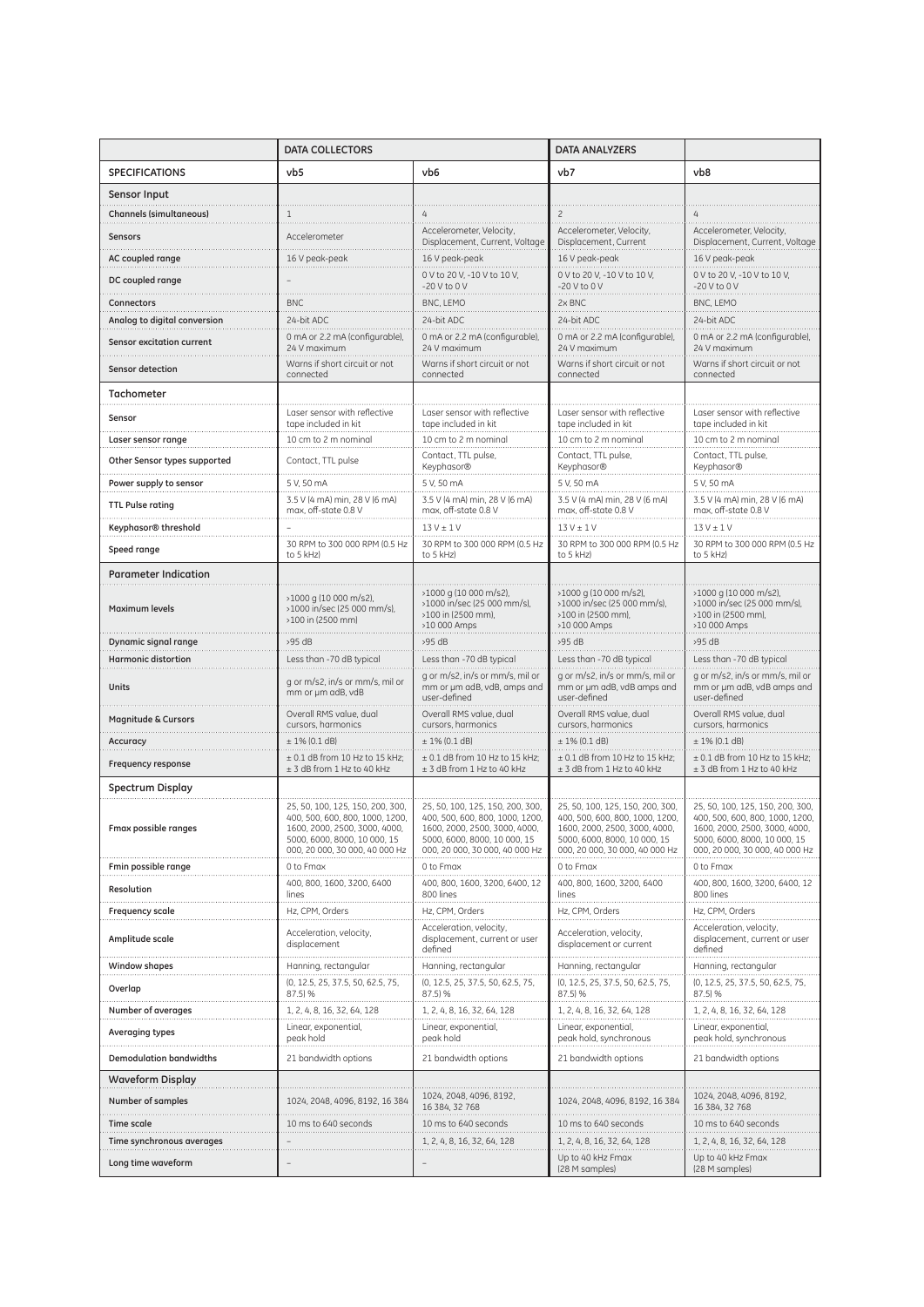| <b>BALANCERS</b>                                                                                                |                                                                                                                 |                                                                  |
|-----------------------------------------------------------------------------------------------------------------|-----------------------------------------------------------------------------------------------------------------|------------------------------------------------------------------|
| vbBalancer                                                                                                      | vbBalancer+                                                                                                     | <b>REMARKS</b>                                                   |
|                                                                                                                 |                                                                                                                 |                                                                  |
| $\overline{c}$                                                                                                  | 4                                                                                                               | Simultaneous sampling                                            |
| Accelerometer<br>.                                                                                              | Accelerometer, Velocity,<br>Displacement                                                                        |                                                                  |
| 16 V peak-peak                                                                                                  | 16 V peak-peak                                                                                                  | Allows for $\pm$ 8 V sensor output<br>swing $(\pm 80 \text{ g})$ |
|                                                                                                                 |                                                                                                                 | e.g. for reading prox-probe gap                                  |
| 2x BNC                                                                                                          | BNC, LEMO                                                                                                       | Safety feature: Break-free inline connector                      |
| 24-bit ADC                                                                                                      | 24-bit ADC                                                                                                      |                                                                  |
| 0 mA or 2.2 mA (configurable).<br>24 V maximum                                                                  | 0 mA or 2.2 mA (configurable).<br>24 V maximum                                                                  | 2.2 mA required for ICP®-type accelerometer                      |
| Warns if short circuit or not<br>connected                                                                      | Warns if short circuit or not<br>connected                                                                      |                                                                  |
|                                                                                                                 |                                                                                                                 |                                                                  |
| Laser sensor with reflective<br>tape included in kit                                                            | Laser sensor with reflective<br>tape included in kit                                                            | Sensor triggers on beam reflection                               |
| 10 cm to 2 m nominal                                                                                            | 10 cm to 2 m nominal                                                                                            | Dependent on size of reflective tape                             |
| Contact, TTL pulse                                                                                              | Contact, TTL pulse,<br>Keyphasor®                                                                               | Optically isolated input                                         |
| 5 V, 50 mA                                                                                                      | 5 V, 50 mA                                                                                                      |                                                                  |
| 3.5 V (4 mA) min, 28 V (6 mA)<br>max. off-state 0.8 V                                                           | 3.5 V (4 mA) min, 28 V (6 mA)<br>max, off-state 0.8 V<br>$13V \pm 1V$                                           |                                                                  |
| 30 RPM to 300 000 RPM (0.5 Hz<br>to 5 kHz)                                                                      | 30 RPM to 300 000 RPM (0.5 Hz<br>to 5 kHz)                                                                      |                                                                  |
|                                                                                                                 |                                                                                                                 |                                                                  |
| >1000 g (10 000 m/s2),<br>>1000 in/sec (25 000 mm/s),<br>>100 in (2500 mm)<br>>95 dB                            | >1000 g (10 000 m/s2),<br>>1000 in/sec (25 000 mm/s),<br>>100 in (2500 mm)<br>>95 dB                            | Effective limit is sensor sensitivity and<br>output voltage<br>. |
| Less than -70 dB typical                                                                                        | Less than -70 dB typical                                                                                        | Other distortions and noise are lower                            |
| g or m/s2, in/s or mm/s, mil or<br>mm or µm adB, vdB                                                            | g or m/s2, in/s or mm/s, mil or<br>mm or µm adB, vdB                                                            | 0-peak, peak-peak or RMS.<br>Auto-scale by 1000x when required   |
| Overall RMS value, dual<br>cursors, harmonics                                                                   | Overall RMS value, dual<br>cursors, harmonics                                                                   | US & SI options for both adB & vdB<br>Digital readouts on chart  |
| $± 1\% (0.1 dB)$                                                                                                | $± 1\% (0.1 dB)$                                                                                                | For DC level (%F.S.) & AC measured at 100 Hz                     |
| $\pm$ 3 dB from 1 Hz to 5 kHz                                                                                   | ± 3 dB from 1 Hz to 5 kHz                                                                                       | Acceleration and velocity. From value measured<br>at 100 Hz      |
|                                                                                                                 |                                                                                                                 |                                                                  |
| 25, 50, 100, 125, 150, 200, 300,<br>400, 500, 600, 800, 1000, 1200,<br>1600, 2000, 2500, 3000, 4000,<br>5000 Hz | 25, 50, 100, 125, 150, 200, 300,<br>400, 500, 600, 800, 1000, 1200,<br>1600, 2000, 2500, 3000, 4000,<br>5000 Hz | Or equivalent CPM values<br>Or orders-based from 1X to 999X      |
| 0 to Fmax                                                                                                       | 0 to Fmax                                                                                                       | vb instrument zeroes all spectral lines below Fmin               |
| 800 lines                                                                                                       | 800 lines                                                                                                       | 3200 lines max. for dual channel measurements                    |
| Hz, CPM                                                                                                         | Hz, CPM                                                                                                         | Linear scale with zooming                                        |
| Acceleration, velocity or<br>displacement                                                                       | Acceleration, velocity or<br>displacement                                                                       | Linear or log scales, auto or manual scaling                     |
| Hanning                                                                                                         | Hanning                                                                                                         |                                                                  |
| 50%                                                                                                             | 50%                                                                                                             | Dependent on Fmax and number of lines                            |
| 4                                                                                                               | 4                                                                                                               | Increases sampling time proportionally                           |
| Linear                                                                                                          | Linear                                                                                                          |                                                                  |
|                                                                                                                 |                                                                                                                 |                                                                  |
|                                                                                                                 |                                                                                                                 |                                                                  |
| 2048                                                                                                            | 2048                                                                                                            |                                                                  |
| 160 ms to 32 seconds                                                                                            | 160 ms to 32 seconds                                                                                            | Or orders based from 1 to 999 revs                               |
|                                                                                                                 |                                                                                                                 | Only available when tachometer triggered                         |
|                                                                                                                 |                                                                                                                 |                                                                  |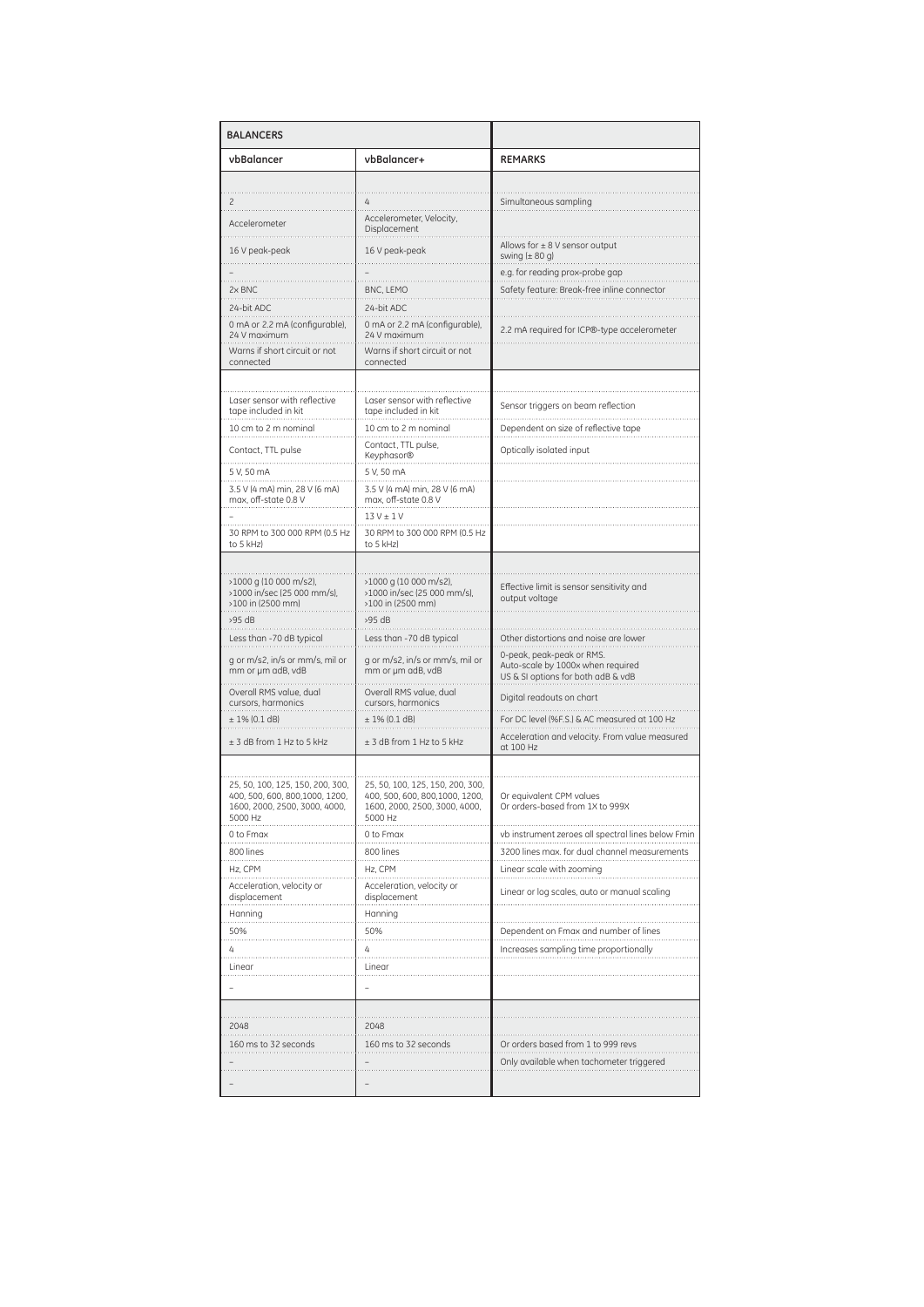|                                     | <b>DATA COLLECTORS</b>                                    |                                                             | DATA ANALYZERS                                              |                                                           |
|-------------------------------------|-----------------------------------------------------------|-------------------------------------------------------------|-------------------------------------------------------------|-----------------------------------------------------------|
| <b>SPECIFICATIONS</b>               | vb5                                                       | v <sub>b6</sub>                                             | vb7                                                         | v <sub>b8</sub>                                           |
| <b>Logging Features</b>             |                                                           |                                                             |                                                             |                                                           |
| Data storage                        | 1 GB                                                      | 1 GB                                                        | 1 GB                                                        | 1 GB                                                      |
| Data storage structure              | Folders / machines / points /<br>locations /routes        | Folders / machines / points /<br>locations /routes          | Folders / machines / points /<br>locations /routes          | Folders / machines / points /<br>locations /routes        |
| Max Folder size                     | 10 000 measurement locations                              | 10 000 measurement locations                                | 10 000 measurement locations                                | 10 000 measurement locations                              |
| Direct print reports                |                                                           |                                                             | Via Ethernet to PCL-enabled<br>printer                      | Via Ethernet to PCL-enabled<br>printer                    |
| Balancing                           |                                                           |                                                             |                                                             |                                                           |
| Planes                              |                                                           |                                                             | 2 planes, 2 sensors                                         | 2 planes, 4 sensors                                       |
| Speed range                         |                                                           |                                                             | 30 to 60 000 RPM                                            | 30 to 60 000 RPM                                          |
| Measurement type                    |                                                           |                                                             | Acceleration, velocity,<br>displacement                     | Acceleration, velocity,<br>displacement                   |
| Weight modes                        |                                                           |                                                             | Angle 0° to 360°, fixed position,<br>circumference arc      | Angle 0° to 360°, fixed position,<br>circumference arc    |
| Remove trial weights                |                                                           |                                                             | Yes, No                                                     | Yes, No                                                   |
| Manual data entry                   |                                                           |                                                             |                                                             | $\sqrt{}$                                                 |
| Storage                             |                                                           |                                                             | Against machines in data<br>structure                       | Against machines in data<br>structure                     |
| Channel selection                   |                                                           | $\overline{\phantom{a}}$                                    | Single or dual channel                                      | Up to 4 channels simultaneous                             |
| <b>Display &amp; Communications</b> |                                                           |                                                             |                                                             |                                                           |
| Resolution                          | 480 x 320 pixels (HVGA)<br>Graphic Greyscale LCD          | 480 x 320 pixels (HVGA)<br>Graphic Greyscale LCD            | 480 x 320 pixels (HVGA)<br>Graphic Greyscale LCD            | 480 x 320 pixels (HVGA)<br>Graphic Greyscale LCD          |
| Viewing area                        | $4.6'' \times 3.1''$ (117 x 79) mm                        | $4.6'' \times 3.1''$ (117 x 79) mm                          | $4.6'' \times 3.1''$ (117 $\times$ 79) mm                   | $4.6'' \times 3.1''$ (117 $\times$ 79) mm                 |
| Backlight                           | White LED, 4V, 100 Cd/m2                                  | White LED, 4V, 100 Cd/m2                                    | White LED, 4V, 100 Cd/m2                                    | White LED, 4V, 100 Cd/m2                                  |
| Communications with PC              | USB and Ethernet                                          | USB and Ethernet                                            | USB and Ethernet                                            | USB and Ethernet                                          |
| USB host port                       |                                                           |                                                             |                                                             | $\sqrt{}$                                                 |
| <b>Battery &amp; Charger</b>        |                                                           |                                                             |                                                             |                                                           |
| <b>Battery Type</b>                 | Custom Lithium Ion pack,<br>7.4 V, 4500 mAh               | Custom Lithium Ion pack,<br>7.4 V, 4500 mAh                 | Custom Lithium Ion pack,<br>7.4 V, 4500 mAh                 | Custom Lithium Ion pack,<br>7.4 V, 4500 mAh               |
| Operating time                      | 10 hours                                                  | 10 hours                                                    | 10 hours                                                    | 10 hours                                                  |
| Charger type                        | Internal charging,<br>automatic control                   | Internal charging,<br>automatic control                     | Internal charging,<br>automatic control                     | Internal charging,<br>automatic control                   |
| Charge rate                         | 3 A nominal                                               | 3 A nominal                                                 | 3 A nominal                                                 | 3 A nominal                                               |
| Mechanical                          |                                                           |                                                             |                                                             |                                                           |
| Size                                | 9.9" W x 5.8" L x 2.4" H<br>(252 x 148x 60) mm            | 9.9" W x 5.8" L x 2.4" H<br>$(252 \times 148 \times 60)$ mm | 9.9" W x 5.8" L x 2.4" H<br>$(252 \times 148 \times 60)$ mm | 9.9" W x 5.8" L x 2.4" H<br>(252 x 148x 60) mm            |
| Weight                              | 2.7 lb (1.2 kg) including battery                         | 2.7 lb (1.2 kg) including battery                           | 2.7 lb (1.2 kg) including battery                           | 2.7 lb (1.2 kg) including battery                         |
| Environmental                       |                                                           |                                                             |                                                             |                                                           |
| Operating Temp                      | 14 °F to 122 °F (-10 to 50) °C                            | 14 °F to 122 °F (-10 to 50) °C                              | 14 °F to 122 °F (-10 to 50) °C                              | 14 °F to 122 °F (-10 to 50) °C                            |
| Storage Temp & Humidity             | -4 °F to 140 °F (-20 to 60) °C.<br>95% RH                 | -4 °F to 140 °F (-20 to 60) °C,<br>95% RH                   | -4 °F to 140 °F (-20 to 60) °C,<br>95% RH                   | -4 °F to 140 °F (-20 to 60) °C,<br>95% RH                 |
| EMC                                 | EN61326                                                   | EN61326                                                     | EN61326                                                     | EN61326                                                   |
| Ruggedness                          | IP65 / 4' (1.2 m) drop onto<br>concrete / MIL-STD-810F-IV | IP65 / 4' (1.2 m) drop onto<br>concrete / MIL-STD-810F-IV   | IP65 / 4' (1.2 m) drop onto<br>concrete / MIL-STD-810F-IV   | IP65 / 4' (1.2 m) drop onto<br>concrete / MIL-STD-810F-IV |
| <b>Hazardous Locations</b>          | CSA Class I, Division 2 (Groups<br>A, B, C, D)            | CSA Class I, Division 2 (Groups<br>A, B, C, D)              | CSA Class I, Division 2 (Groups<br>A, B, C, D)              | CSA Class I, Division 2 (Groups<br>A, B, C, D)            |
| Certification                       | $c \in \mathbf{C}$                                        | $C \in \mathbf{C}$                                          | $c \in \mathbf{C}$                                          | $C \in \mathbf{C}$                                        |

|                            | DATA COLLECTORS |     | DATA ANALYZERS |     |
|----------------------------|-----------------|-----|----------------|-----|
| <b>SPECIFICATIONS</b>      | vb5             | vb6 | vb7            | vb8 |
| <b>Recording Types</b>     |                 |     |                |     |
| Route enabled              | <b>.</b>        | .   | .              |     |
| Spectrum/Waveform          |                 |     | .              |     |
| 6Pack                      |                 |     |                |     |
| Keypad entry               |                 | .   | .              |     |
| Average value              |                 |     |                |     |
| Time Synchronous Averaging |                 |     |                |     |
| Bump test                  |                 |     |                |     |
| Coast-down/Run-up          |                 |     |                |     |
| Cross-channel phase        |                 |     |                |     |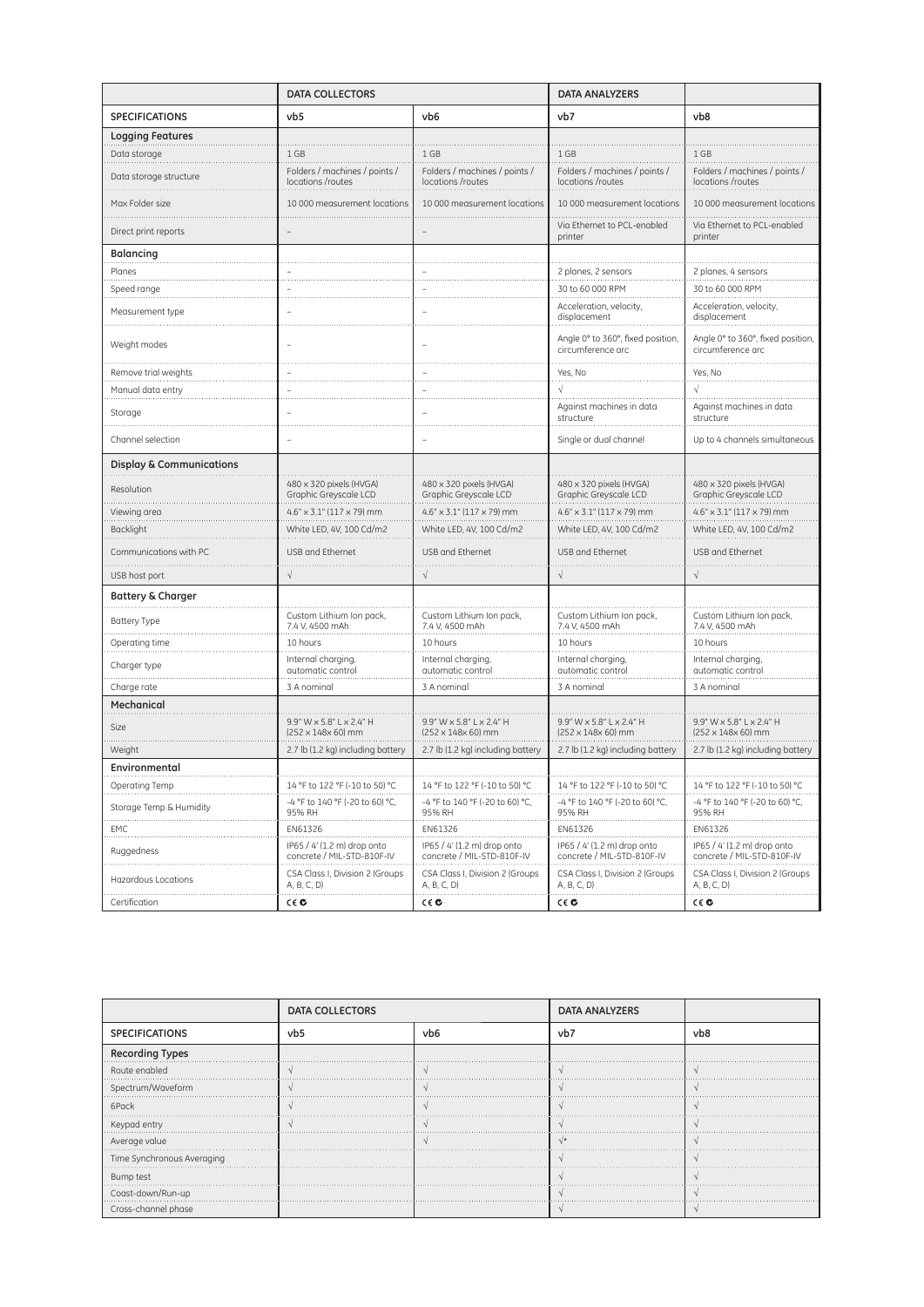| <b>BALANCERS</b>                                          |                                                           |                                                                 |
|-----------------------------------------------------------|-----------------------------------------------------------|-----------------------------------------------------------------|
| vbBalancer                                                | vbBalancer+                                               | <b>REMARKS</b>                                                  |
|                                                           |                                                           |                                                                 |
| 1 GB                                                      | 1 GB                                                      |                                                                 |
| Folders / Machines                                        | Folders / Machines                                        | No limits are applied, 50 character names                       |
| 10 000 measurement locations                              | 10 000 measurement locations                              |                                                                 |
| Via Ethernet to PCL-enabled<br>printer                    | Via Ethernet to PCL-enabled<br>printer                    | <b>Balance reports</b>                                          |
|                                                           |                                                           |                                                                 |
| 2 planes, 2 sensors                                       | 2 planes, 4 sensors                                       |                                                                 |
| 30 to 60 000 RPM                                          | 30 to 60 000 RPM                                          |                                                                 |
| Acceleration, velocity,<br>displacement                   | Acceleration, velocity,<br>displacement                   |                                                                 |
| Angle 0° to 360°, fixed position,<br>circumference arc    | Angle 0° to 360°, fixed position,<br>circumference arc    | e.g. weights on fan blades, linear dist around<br>circumference |
| Yes, No                                                   | Yes, No                                                   | Removed weight automatic recalculation                          |
| $\sqrt{}$                                                 | $\sqrt{}$                                                 | Allows re-entry of previous balance jobs                        |
| Against machines in data<br>structure                     | Agginst machines in data<br>structure                     | No limits are applied                                           |
| Single or dual channel                                    | Up to 4 channels simultaneous                             |                                                                 |
|                                                           |                                                           |                                                                 |
| 480 x 320 pixels (HVGA)<br>Graphic Greyscale LCD          | 480 x 320 pixels (HVGA)<br>Graphic Greyscale LCD          |                                                                 |
| $4.6'' \times 3.1''$ (117 $\times$ 79) mm                 | $4.6'' \times 3.1''$ (117 $\times$ 79) mm                 |                                                                 |
| White LED, 4V, 100 Cd/m2                                  | White LED, 4V, 100 Cd/m2                                  |                                                                 |
| USB and Ethernet                                          | USB and Ethernet                                          | Route/Measurement transfer and Proflash<br>firmware upgrade     |
| $\sqrt{}$                                                 | $\sqrt{}$                                                 | Save folders to USB flash drive                                 |
|                                                           |                                                           |                                                                 |
| Custom Lithium Ion pack,<br>7.4 V, 4500 mAh               | Custom Lithium Ion pack,<br>7.4 V, 4500 mAh               |                                                                 |
| 10 hours                                                  | 10 hours                                                  | Backlight on (60 second timeout)                                |
| Internal charging,<br>automatic control                   | Internal charging,<br>automatic control                   | External Power pack 12 V DC, 3 A output,<br>included in kit     |
| 3 A nominal                                               | 3 A nominal                                               | 3 hours for complete charge                                     |
|                                                           |                                                           |                                                                 |
| 9.9" W x 5.8" L x 2.4" H<br>(252 x 148x 60) mm            | 9.9" W x 5.8" L x 2.4" H<br>(252 x 148x 60) mm            |                                                                 |
| 2.7 lb (1.2 kg) including battery                         | 2.7 lb (1.2 kg) including battery                         |                                                                 |
|                                                           |                                                           |                                                                 |
| 14 °F to 122 °F (-10 to 50) °C                            | 14 °F to 122 °F (-10 to 50) °C                            |                                                                 |
| -4 °F to 140 °F (-20 to 60) °C,<br>95% RH                 | -4 °F to 140 °F (-20 to 60) °C,<br>95% RH                 |                                                                 |
| EN61326                                                   | EN61326                                                   |                                                                 |
| IP65 / 4' (1.2 m) drop onto<br>concrete / MIL-STD-810F-IV | IP65 / 4' (1.2 m) drop onto<br>concrete / MIL-STD-810F-IV |                                                                 |
| CSA Class I, Division 2 (Groups<br>A, B, C, D)            | CSA Class I, Division 2 (Groups<br>A, B, C, D)            |                                                                 |
| $c \in \mathbf{C}$                                        | $c \in \mathbf{C}$                                        |                                                                 |

| <b>BALANCERS</b> |             |  |
|------------------|-------------|--|
| vbBalancer       | vbBalancer+ |  |
|                  |             |  |
|                  |             |  |
|                  | N           |  |
|                  |             |  |
|                  |             |  |
|                  |             |  |
|                  |             |  |
|                  |             |  |
|                  |             |  |